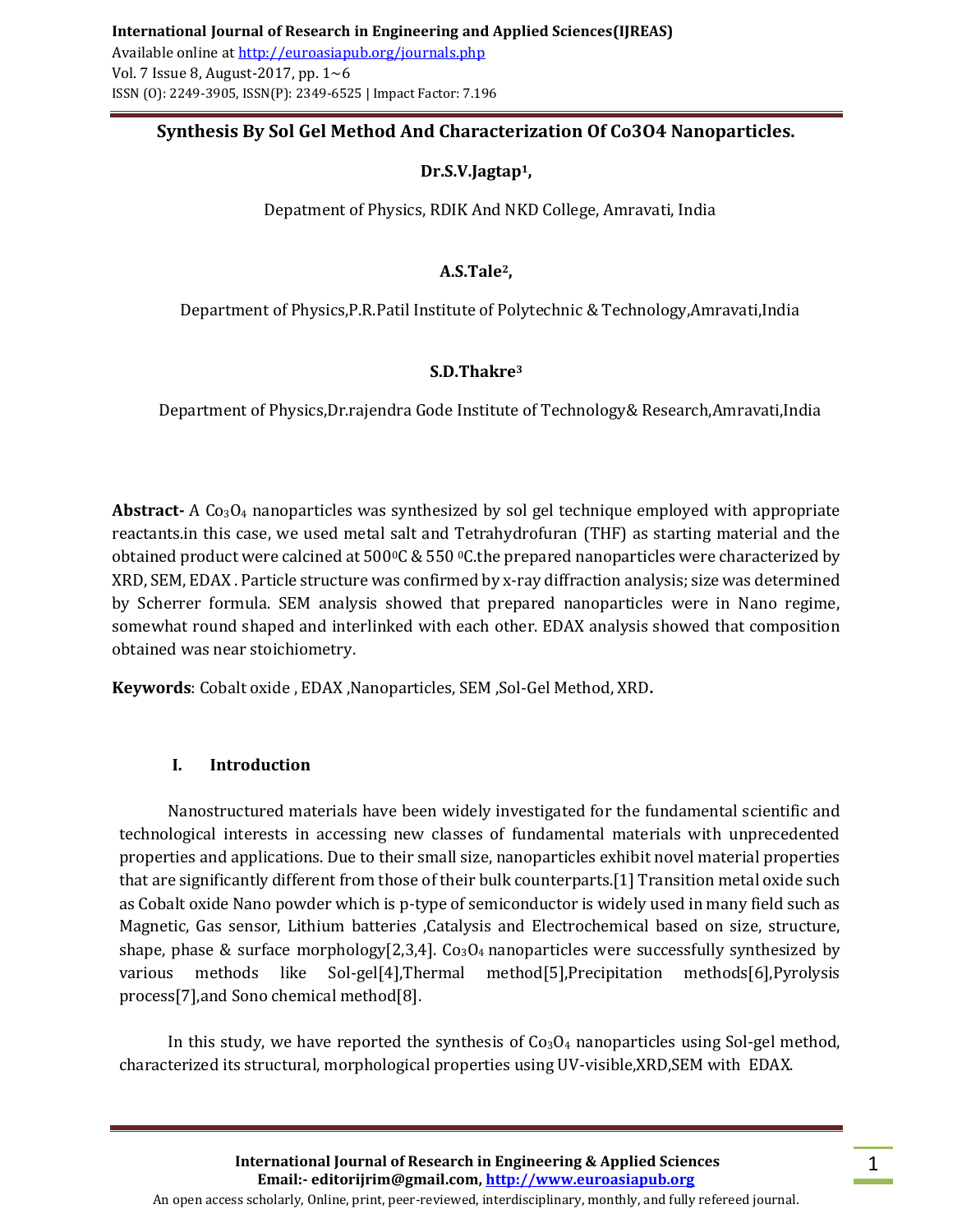### **II. Experimental**

### **2.1 Chemicals And appratus**

All the chemicals used in the experiment were of analytical grade. The chemical used in the synthesis were cobalt salt, THF and Ammonia. All the solutions were prepared in double distilled water.

### **2.2 Synthesis of Co3O<sup>4</sup> Nanoparticles**

Metal Salt was mixed in double distilled water with THF continuous stirring for half an hour. The 25% of ammonia was then mixed with homogeneous metal salt solution drop wise with continuous stirring ,till gray coloured homogeneous gel were obtained. The gel was kept overnight into the muffle furnace at 400C was turned into the black mass and followed by calcination at 500 & 550  $\degree$ C. Black colour Co<sub>3</sub>O<sub>4</sub> nanoparticles were thus obtained.

### **2.3 Characterization techniques**

The size, structure and morphology of as prepared metal nanoparticles were characterized by X-ray diffraction (XRD) and Scanning Electron microscopy (SEM) with Electron diffraction Xray analysis (EDAX).

### **III. Result & Discussion**

### **3.1 XRD Analysis**

The XRD pattern of the find product obtained from the method as shown in Fig.1 (a,b).the XRD pattern indicate the monophasic fcc  $Co<sub>3</sub>O<sub>4</sub>$  phase obtained by the Sol-Gel method at different calcination temperature. The XRD pattern revealed peaks at 2θ values of (111),(202),(311),(222),(400),(313),(422),(333),(404) can be perfectly indented to pure cubic phase with Fd-3m(227) space group and lattice constant a= 8.09 A $\circ$  reported in the literature (JCPDS073-1701)[9,10].the particle size of the investigated  $Co<sub>3</sub>O<sub>4</sub>$  solid was calculated from line broadening analysis of some diffraction line of metal oxide phase using Sherrer equation. The inspection of these figure revealed that the  $Co<sub>3</sub>O<sub>4</sub>$  solid prepared by this method and calcined at  $500\degree$ C &550 $\degree$ C consist of crystalline Co3O4 phase which quality of crystallinity increases by increases of calcination temperature. The  $Co<sub>3</sub>O<sub>4</sub>$  nanoparticles prepared from this method and calcined at  $500\textdegree C$  &  $550\textdegree C$  have crystalline average size67nm and 8nm respectively which calculated from XRD pattern and Scherrer equation. The size of the sample produced by the Sol-Gel method were calculated by XRD pattern and Scherrer equation implies that the  $Co<sub>3</sub>O<sub>4</sub>$  nanoparticles produced at 550oC is the best result obtained by this work.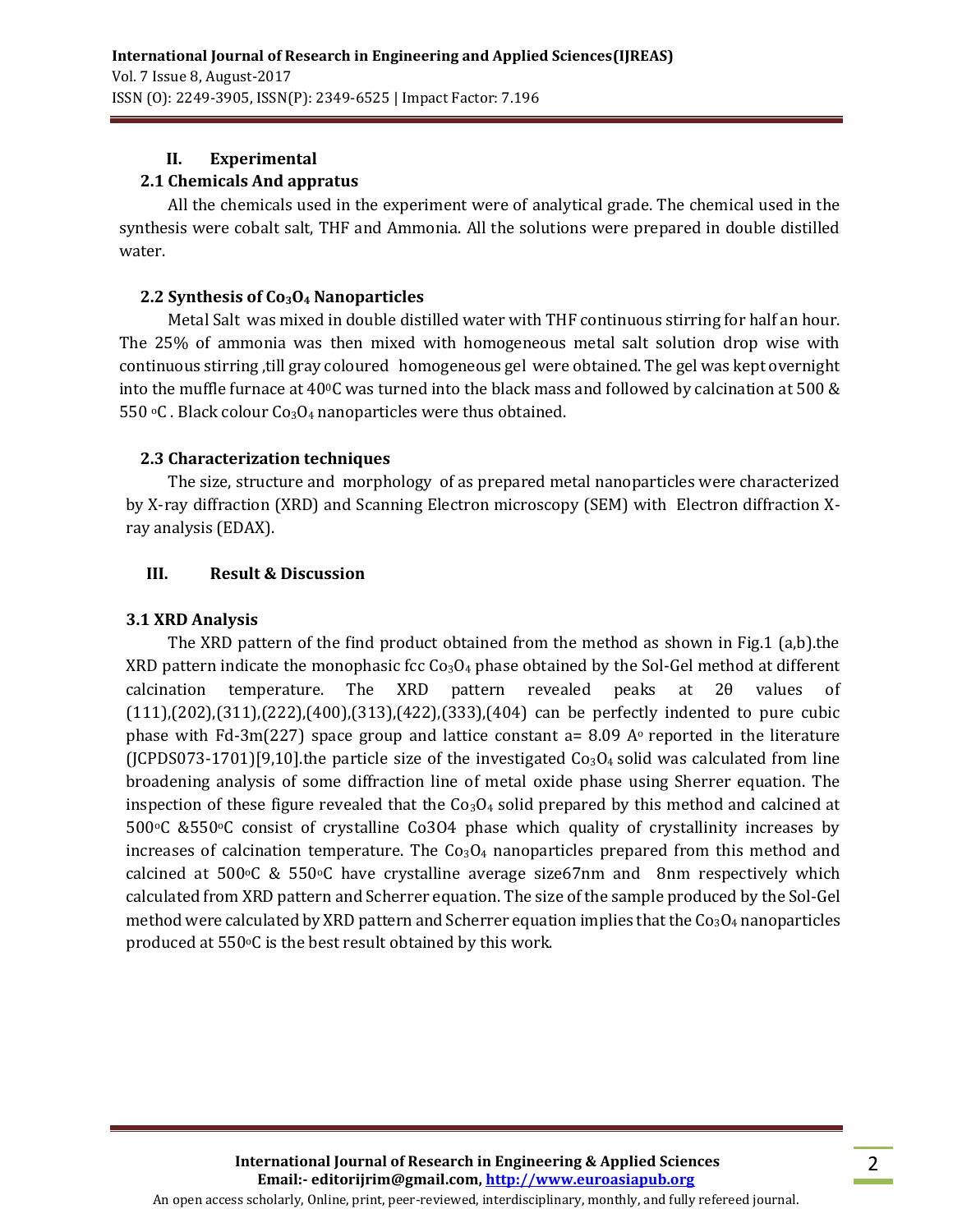**International Journal of Research in Engineering and Applied Sciences(IJREAS)**

Vol. 7 Issue 8, August-2017 ISSN (O): 2249-3905, ISSN(P): 2349-6525 | Impact Factor: 7.196



**Figure 1(a): XRD pattern of Cobalt Nano particles were taken after calcination at 500 0C.**



**Figure 1(b): XRD pattern of Cobalt Nano particles were taken after calcination at 5500C**

### **3.2 SEM Analysis**

The morphology and the structure of the product were characterized by scanning electron microscopy(SEM) Fig.2(a,b) shows the typical SEM image of  $Co<sub>3</sub>O<sub>4</sub>$  nanoparticles with various size of 65.5nm, 66.1nm,67.6nm,70.2nm,72.8nm,89.8nm and 94.1 nm with different calcination temperature of 500 0C and 550 0C respectively ,which clearly conformed by XRD result. Fig 2 shows SEM images of nanosphere obtained from the method.the structure of nanosphere is shown obviously in fig. which its diameter suggest to be about 65.5 nm[2].

The morphology and structure of sample calcined at 550  $\degree$ C [Fig2(b)] indicate that smallest nanoparticle size related to the sample calcined at 500  $^{\circ}$ C [Fig2(a)].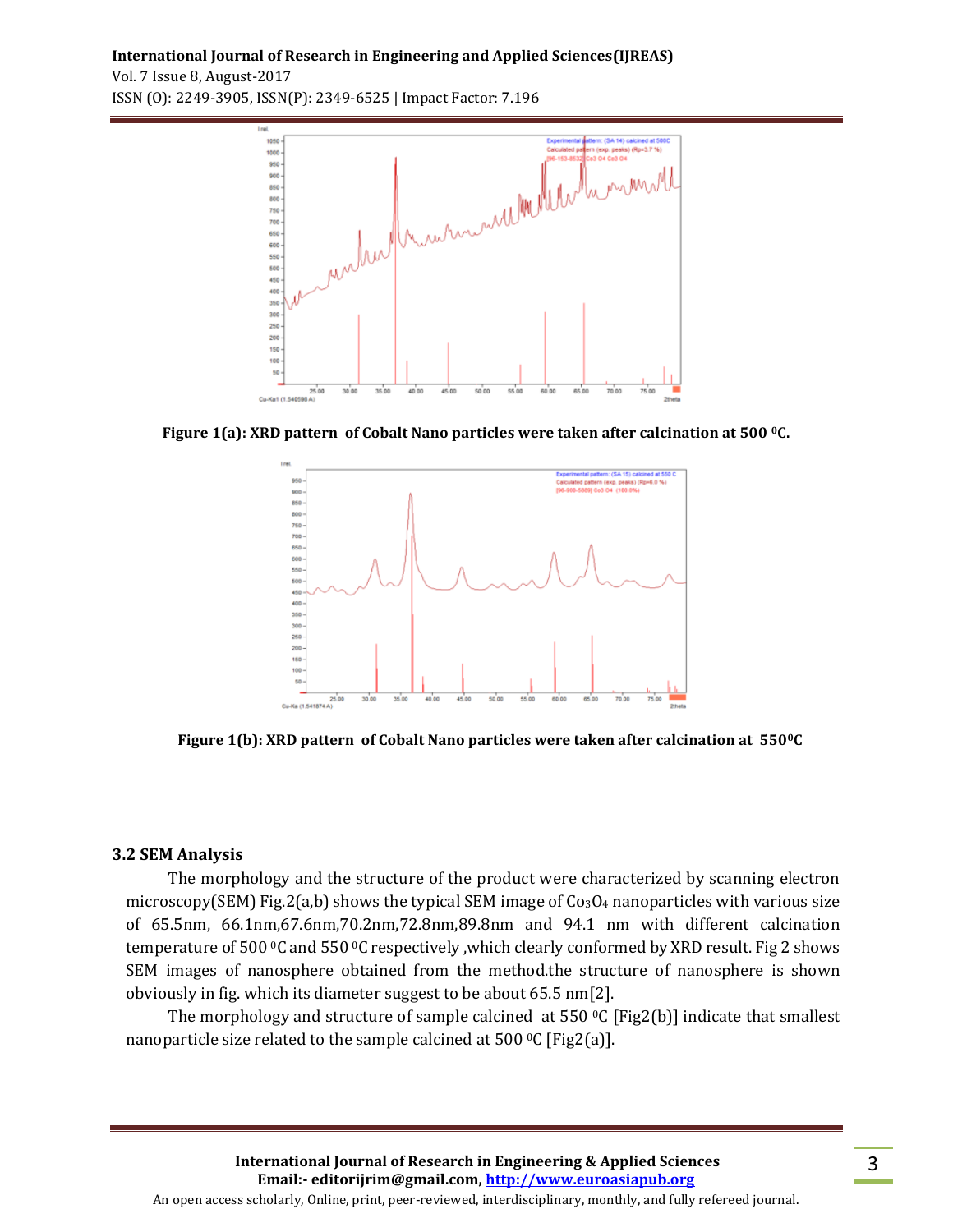### **International Journal of Research in Engineering and Applied Sciences(IJREAS)** Vol. 7 Issue 8, August-2017 ISSN (O): 2249-3905, ISSN(P): 2349-6525 | Impact Factor: 7.196





**Figure 2(a): SEM image of Cobalt Nano particles were taken after calcination at 500 0C**

**Figure 2(b): SEM image of Cobalt Nano particles were taken after calcination at 550 0C**

### **3.3 EDAX Analysis**

To check the chemical composition of synthesizes Co3O4 nanoparticles was measured by Electron Diffraction X-ray Analysis .The spectrum shows the strong X-ray peaks associated with Co and O were found in the EDAX spectrum as shown in fig.3.[10,11].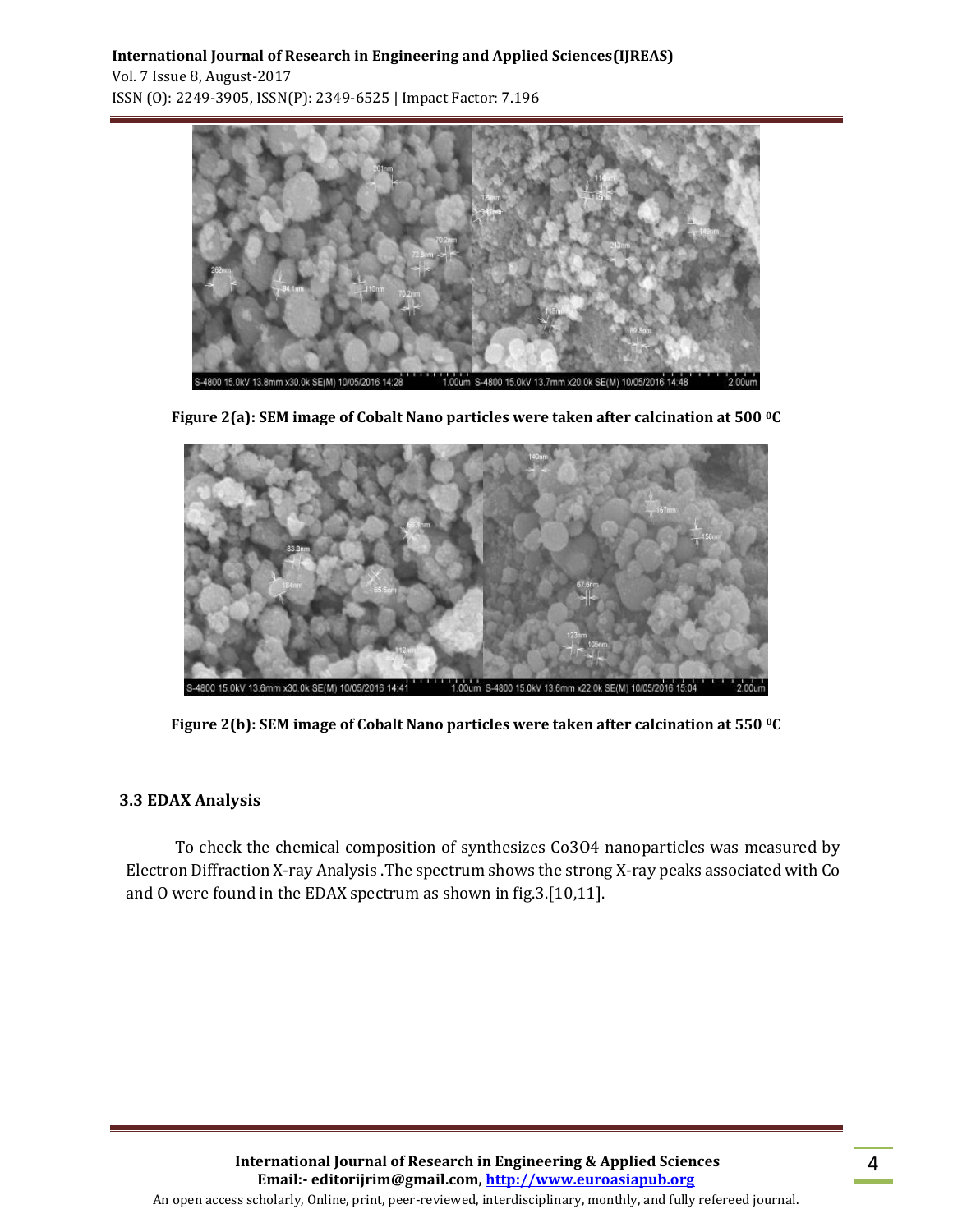**International Journal of Research in Engineering and Applied Sciences(IJREAS)**

Vol. 7 Issue 8, August-2017 ISSN (O): 2249-3905, ISSN(P): 2349-6525 | Impact Factor: 7.196



**Figure 3: EDAX Spectrum of Cobalt Nanoparticles**

### **IV. Conclusion**

Nanocrystalline Co<sub>3</sub>O<sub>4</sub> was prepared using Sol gel method at low temperature .X-ray diffraction pattern conformed the formation of (structure) of  $Co<sub>3</sub>O<sub>4</sub>$ . SEM & EDAX indicate that the obtained samples are sphere like morphology and the grain size is in the range of 65nm - 95nm.also the calcination temperature affect the morphology and reduce the surface area of nanoparticles with best calcination temperature 550 0C.

### **Refrences**

- [1] R.Manigandan ,K.Giribabu ,R.Suresh, L. Vijaylakshmi,A.Ste phen and V.Narayanan,"Cobalt Oxide Nanoparticles: Characterization and its Electrocatalytic Activity towards Nitrobenzene",Chem Sci Trans.,2013,2(S1),S47-S50.
- [2] S.Sharifi,H.R.Shakur,A.Mirzaei,A.Saimani ,M.H.Hosseini,Int.J.Nanosci.Nanotechnol., Vol.9,No.1,March 2013,pp.51-58.
- [3] Katalin Sinko,Geza Szabo and Miklos Zrinyi,Journal of Nanoscience and Nanotechnology Vol.11,1-9,2011.
- [4] Taimur Athar,Abdul Hakeem ,Naha Topnani and Ameed Hashmi, ISRN Material Science,Volumn 2012, Article ID691032.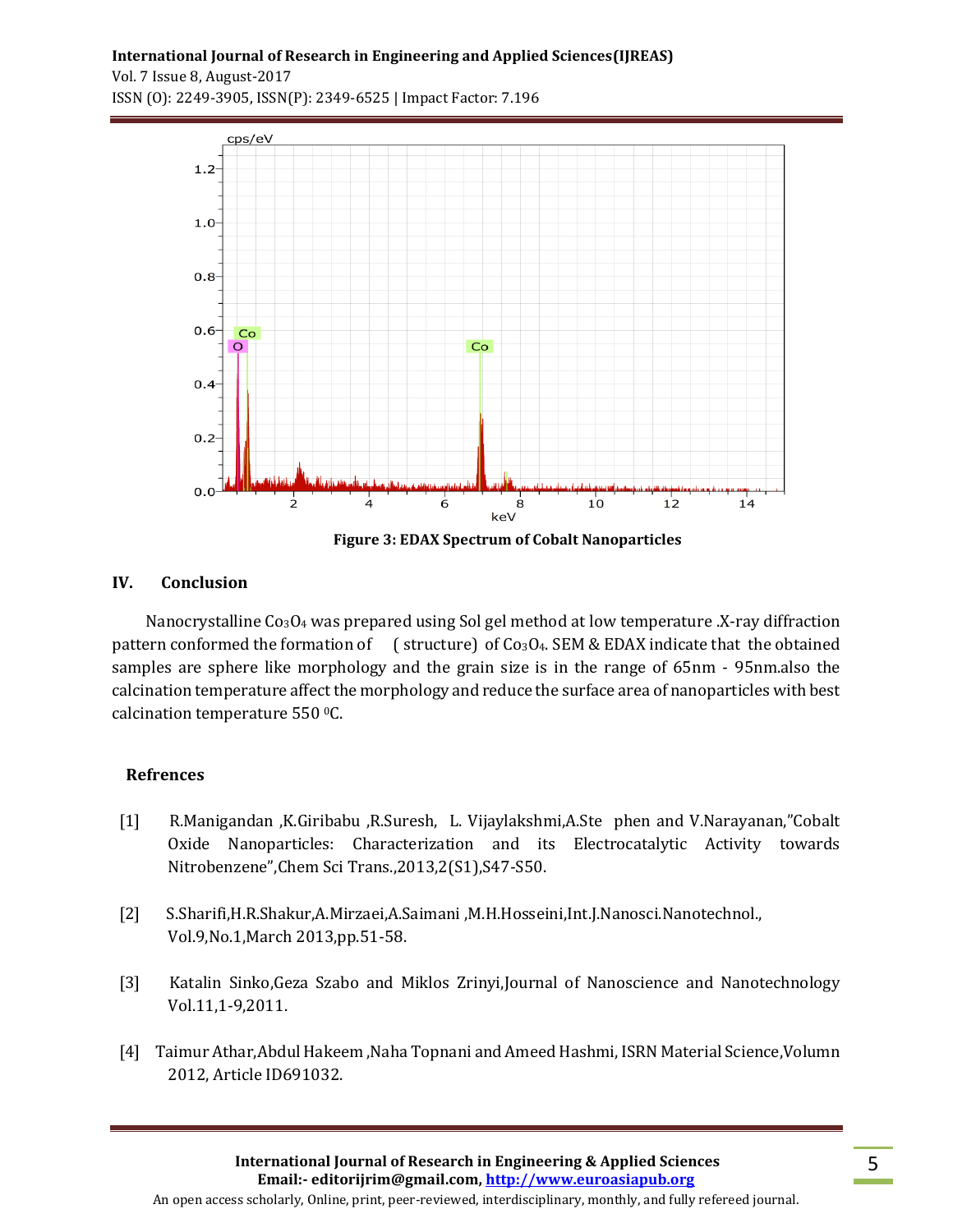- [5] M.Salvati-Niasari, N.Mir, and F.Davar "Synthesis andcharacterization of  $Co<sub>3</sub>O<sub>4</sub>$  nanorods by thermal decomposition of cobalt oxalate",Journal of Physica and Chemistry of Solids, Vol.70no.5, pp847-852,2009
- [6] V.Shrinivasan and J.W.Weidner"Capicitance studies of cobalt oxide films formed via electrochemical precipitation",Journal of Power Sources, Vol.108,no.1-2,pp 15-20,2002.
- [7] D.Srikala,V.N.Singh ,A.Banerjee,B.R.Mehta and S.Patnaik,"Synthesis and characterization of ferromagnetic cobalt nanospheres,nanodiscs and nanocubes",Journal of Nanoscience and Nanotechnology, Vol.9,no.9,pp.5627-5632,2009.
- [8] K.H.Kim and K.B.Kim,"Ultrasound assisted synthesis of nano-sized lithium cobalt oxide",Ultrasonics Sonochemistry, Vol.15,no.6pp,1019-1025,1989.
- [9] Harish Kumar,Poonam Sangwan,Manisha, " Synthesis and Characterization of cobalt oxide nanoparticles by Sol-gel method"Advance in Applied Physical and Chemical Science –A Sustainable Approch-ISBN:978-93-83083-72-5,pp.99-104.
- [10] Shankar D.Birajdar,V.R.Bhagat, A.b.Bhagwat ,A.B.Shinde, K.M.Jadhav, "Effect of Co2+ ions on structural, morphological and optical properties of ZnO nanoparticles synthesized by sol gel auto combustion method.",Material Science in Semiconductor Processing 41(2016) 441-449.
- [11]

D.V.Sridevi,V.Ramesh,T.Sakthivel,K.Geetha,V.Ratchagar,K.Jagannathan,K.Rajarajan,K.Rama chadran, "Synthesis, structural and optical properties of Co doped TiO2 Nanocrystals by Sol-Gel Method".Mechanics,Materials Science & Engineering,Vol.9,Aprial 2017.